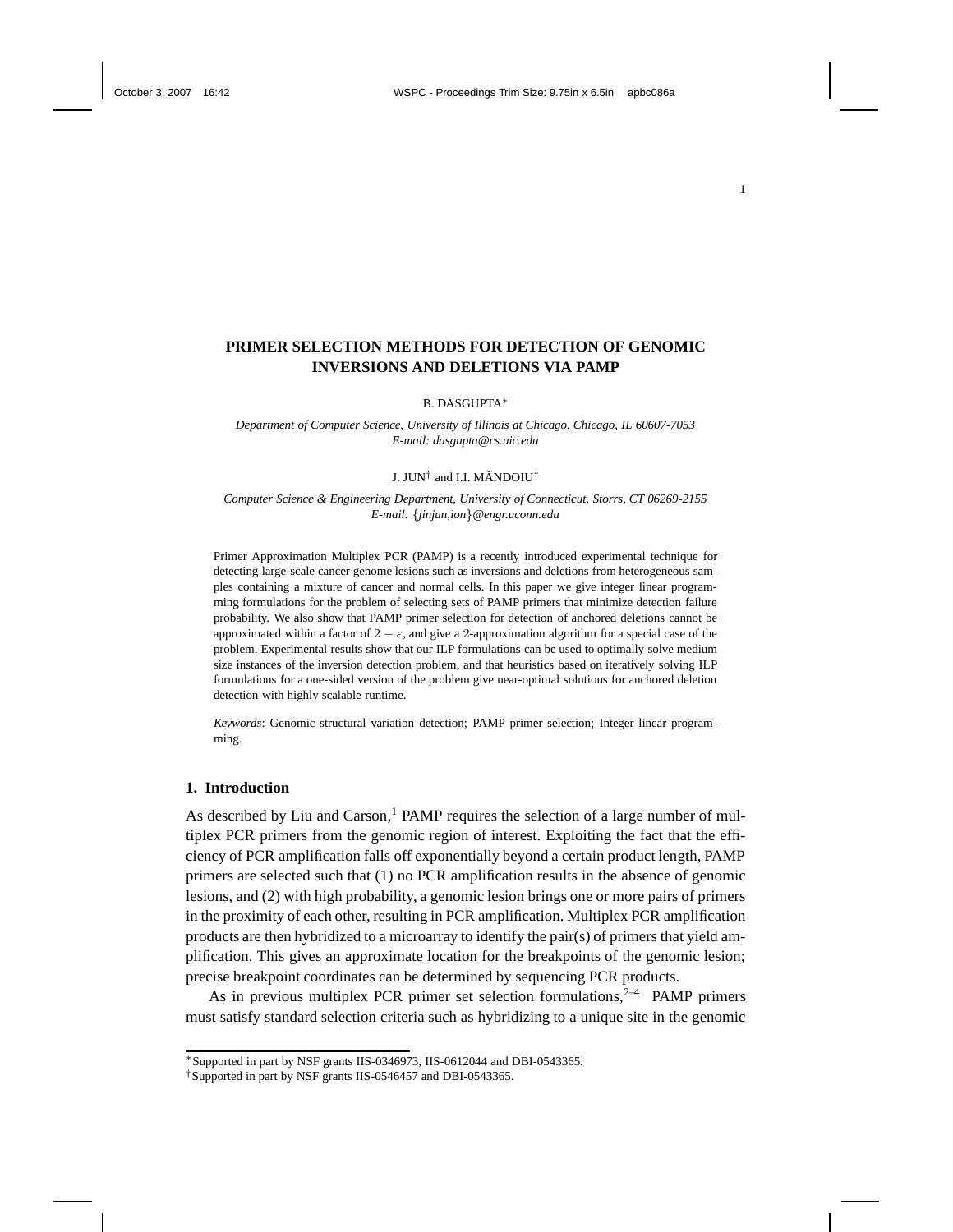region of interest, having melting temperature in a pre-specified range, and lacking secondary structures such as hairpins. Candidate primers meeting these criteria can be found using robust software tools for primer selection, such as the Primer3 package.<sup>5</sup> Similar to some previous works on multiplex PCR primer set selection,  $2,4$  PAMP also requires subsets of non-dimerizing primers. Indeed, as observed in Bashir et al., <sup>6</sup> even a single pair of dimerizing primers can lead to complete loss of amplification signal. However, unlike existing works on multiplex PCR primer set selection<sup>2-4</sup> which focus on minimizing the number of primers and/or multiplex PCR reactions needed to amplify a *given* set of discrete amplification targets, the objective in PAMP primer selection is to minimize the probability that an *unknown* genomic lesion fails to be detected by the assay. The only work we are aware on this novel problem is that of Bashir et al.,<sup>6</sup> who proposed integer linear programming (ILP) formulations and simulated annealing algorithms for PAMP primer selection when the goal is to detect genomic deletions known to include a given anchor locus.

In this paper we show that the optimization objective used in the ILP formulation of Bashir et al.<sup>6</sup> is not equivalent to minimization of failure probability, and propose new ILP formulations capturing the later objective in PAMP primer selection for detection of genomic inversions (Section 2) and anchored deletions (Section 3). We also show that PAMP primer selection for detection of anchored deletions cannot be approximated within a factor of  $2 - \varepsilon$  (Lemma 3.1), and give a 2-approximation algorithm for a special case of the problem (Lemma 3.2). Experimental results presented in Section 4 show that our ILP formulations can be used to optimally solve medium size instances of the inversion detection problem, and that heuristics based on iteratively solving ILP formulations for a *one-sided* version of the anchored deletion detection problem give near-optimal solutions with highly scalable runtime.

# **2. Inversion Detection**

Throughout the paper, PCR amplification is assumed to occur if and only if there is at least one pair of primers hybridizing to opposite strands at two sites that are at most L bases apart and such that the primers'  $3'$  ends face each other. This model assumes that PCR amplification success probability is a simple 1-0 step function of product length, with the transition from fully efficient amplification to no amplification taking place between product lengths  $L$  and  $L + 1$ . Our methods can be easily modified to handle arbitrary amplification success probability functions.

Let  $\mathcal G$  be a genomic region indexed along the forward strand in  $5' - 3'$  orientation. We seek a set of non-dimerizing multiplex PCR primers that does not yield PCR amplification when a specified interval  $[x_{min}, x_{max}]$  of G contains no inversion, and, subject to this condition, minimizes the probability of not getting amplification when an inversion is present in the sample. In order to formalize the optimization objective, we assume a known probability distribution for the pairs of endpoints of inversions within  $[x_{min}, x_{max}]$ , i.e., we assume that, for every pair  $(l, r)$  of endpoints with  $x_{min} \le l < r \le x_{max}$ , we are given the (conditional) probability  $p_{l,r} \geq 0$  of encountering an inversion with endpoints l and r, where  $\sum_{x_{min} \leq l < r \leq x_{max}} p_{l,r} = 1$ . This probability distribution may be as simple as the

2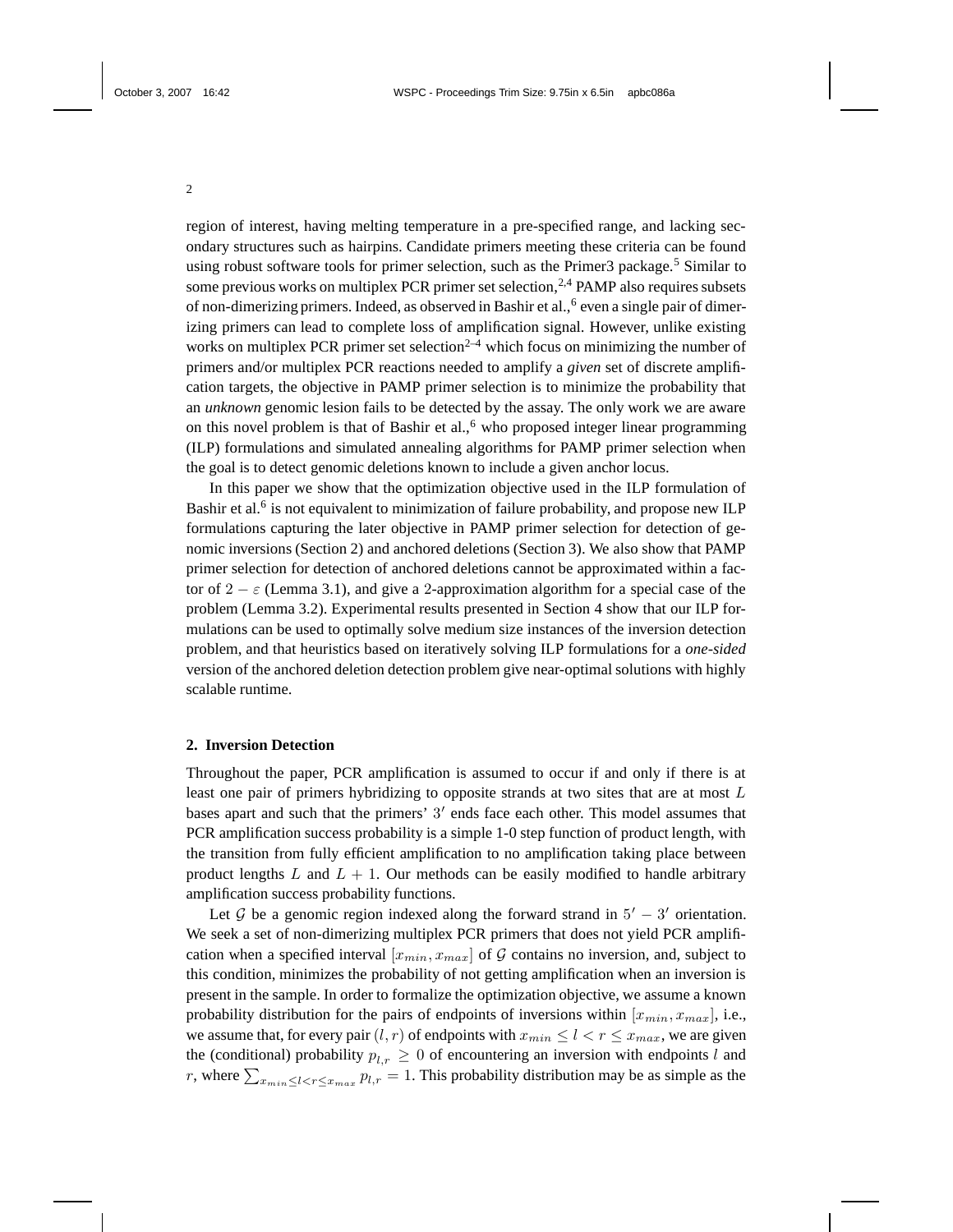

Fig. 1. Hybridization loci for 4 PAMP primers without (a) and with (b) an inversion with endpoints  $(l, r)$ . DNA strands are color-coded blue or red according to their forward/reverse orientation in the reference genome. Multiplex PCR yields no amplicons when the sample contains no genomic inversion, but yields at least one amplicon if an inversion brings binding sites of primers  $p_i$  and  $p_j$  within L bases of each other.

uniform distribution (under which every pair of endpoints is equally likely), or can incorporate existing biological knowledge on the distribution of recombination hotspots and/or biases in inversion segment lengths.

In the pre-processing stages of the primer selection process, we collect a large number of candidate primers satisfying appropriate biochemical constraints on melting temperature, lack of hairpin secondary structures, etc. Each candidate primer must also hybridize to the reverse strand of the reference genome at a unique location within  $\mathcal G$  (see Figure 1(a)). Clearly, multiplex PCR with any subset of the candidate primers should not yield PCR amplification when the genomic sample contains no inversion within  $\mathcal{G}$ .

Let  $\mathcal{P} = \{p_1, p_2, \ldots, p_n\}$  denote the set of candidate primers, and let  $x_1 < x_2 < \ldots <$  $x_n$  be the positions of their 3' ends when hybridized to the reverse strand of G. Furthermore, let E denote the set of pairs of primers in P that form dimers. The *PAMP primer selection problem for inversion detection (PAMP-INV)* can then be formulated as follows:

**Given:** set P of candidate primers hybridizing at unique loci of the reverse strand of G, set  $\mathcal E$ of dimerizing candidate primer pairs, maximum multiplexing degree  $N$ , and amplification length upper-bound L

**Find:** a subset  $\mathcal{P}'$  of  $\mathcal{P}$  such that

- (1)  $|\mathcal{P}'| \leq N$
- (2)  $\mathcal{P}'$  does not include any pair of primers in  $\mathcal{E}$ , and

 $x_n$ 

(3) The probability that multiplex PCR using the primers of  $\mathcal{P}'$  fails to yield amplification, given that  $[x_{min}, x_{max}]$  contains an inversion, is minimized. In other words,  $\mathcal{P}'$ minimizes

$$
\sum_{\min\leq l < r \leq x_{\max}} f(\mathcal{P}'; l, r) p_{l, r} \tag{1}
$$

where  $f(P'; l, r) = 1$  if P' fails to yield a PCR product when the inversion with endpoints  $(l, r)$  is present in the sample, and  $f(\mathcal{P}'; l, r) = 0$  otherwise.

We next formulate PAMP-INV as an integer linear program (ILP). For convenience, we add to P "dummy" primers  $p_0$  and  $p_{n+1}$ , assumed to uniquely hybridize to G at locations  $x_0 = x_{min} - L$  and and  $x_{n+1} = x_{max} + L$ , respectively. Dummy primers are assumed not

3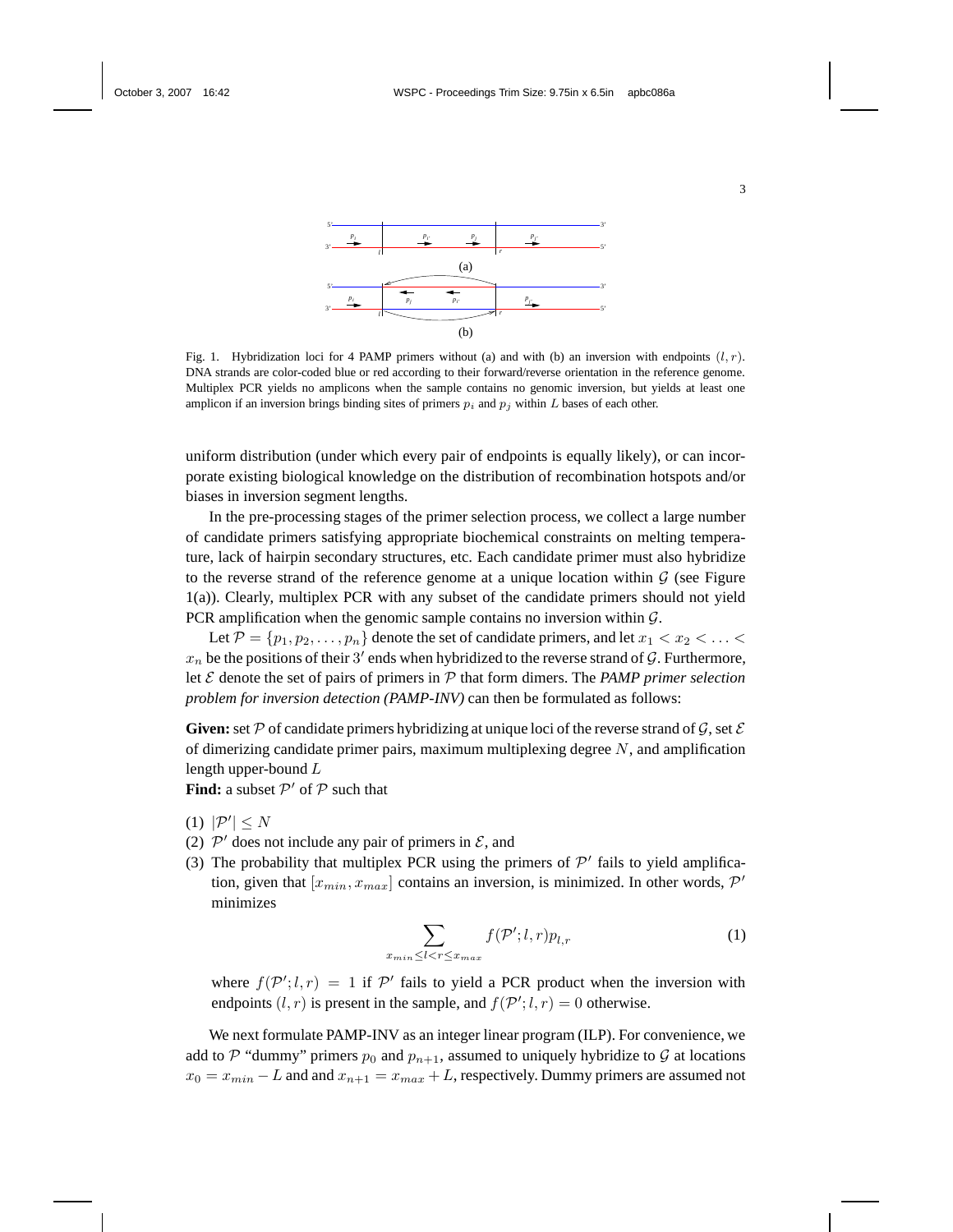

Fig. 2. Graphical representation of the space of endpoint pairs  $(l, r)$  (area within thick triangle) for a PAMP-INV instance with  $x_{min} = 0$ ,  $x_{max} = 2.5L$ . If primer set  $P'$  consists of 4 primers hybridizing to the reference genome at positions  $0, L, 2L$ , and  $2.5L$ , respectively, inversions  $(l, r)$  corresponding to the shaded regions fail to yield PCR amplification.

to dimerize with each other or with other primers in  $P$ , and thus they can always be included in  $\mathcal{P}'$ . Without loss of generality we will assume that the location of all candidate primers is between  $x_0$  and  $x_{n+1}$ , since primers that hybridize outside the interval  $[x_{min}-L, x_{max}+L]$ cannot help in detecting inversions located within  $[x_{min}, x_{max}]$ .

Consider an inversion with endpoints  $(l, r)$  and a set of non-dimerizing primers  $\mathcal{P}' \subseteq \mathcal{P}$ with  $p_0, p_{n+1} \in \mathcal{P}'$ . Let  $i = \max\{k : p_k \in \mathcal{P}', x_k < l\}$  and  $j = \max\{k : p_k \in \mathcal{P}'\}$  $\mathcal{P}', x_k < r$ . Note that if both endpoints of the inversion occur between two consecutive primers of  $\mathcal{P}'$  (i.e.,  $i = j$ ), then  $\mathcal{P}'$  fails to yield any amplification and the inversion remains undetected. When  $i < j$ ,  $\mathcal{P}'$  still fails to yield any amplification if  $(l-1-x_i)+(r-x_j) > L$ . On the other hand, when  $i < j$  and  $(l-1-x_i)+(r-x_j) \leq L$ , the multiplex PCR reaction using the primers of  $\mathcal{P}'$  yields at least one amplification product given by  $p_i$  and  $p_j$ .

For every quadruple  $(i, i', j, j')$  with  $x_i < x_{i'}, x_j < x_{j'}, x_i \leq x_j$ , we let  $C_{i, i', j, j'} =$  $\sum p_{l,r}$ , where the sum is over all inversion endpoint pairs  $(l,r)$  such that  $\max\{x_i,x_{min}\} <$  $l \leq \min\{x_{i'}, x_{max}\}, \max\{x_j, x_{min}\} < r \leq \min\{x_{j'}, x_{max}\}, (l-1-x_i) + (r-x_j) > L.$ If  $(p_i, p_{i'})$  and  $(p_j, p_{j'})$  are pairs of consecutive primers of  $\mathcal{P}'$ , then  $C_{i,i',j,j'}$  gives the cumulative probability that an inversion with endpoints  $l \in (x_i, x_{i'}] \cap [x_{min}, x_{max}]$  and  $r \in (x_j, x_{j'}] \cap [x_{min}, x_{max}]$  fails to yield any amplification product under multiplex PCR with the primers of  $P'$ .

To express PAMP-INV as an ILP we use three types of 0/1 variables:

- $e_i$ , which are set to 1 if and only if  $p_i \in \mathcal{P}'$ ,
- $e_{i,i'}$ , which are set to 1 if and only if  $p_i$  and  $p_{i'}$  are consecutive primers in  $\mathcal{P}'$ , and
- $e_{i,i',j,j'}$ , which are set to 1 if and only if  $(p_i, p_{i'})$  and  $(p_j, p_{j'})$ , are consecutive primers in  $\mathcal{P}'$  and  $i \leq j$ .

Variables of last type allow expressing the total failure probability (1) as a sum of appropriate  $C_{i,i',j,j'}$ 's. The complete PAMP-INV ILP is given below. Constraints (3) and (4) ensure that a variable  $e_{i,i',j,j'}$  is set to 1 if and only if both  $e_{i,i'}$  and  $e_{j,j'}$  are set to 1. Similarly, constraints (5) ensure that a variable  $e_{i,j}$  is set to 1 only if both  $e_i$  and  $e_j$  are set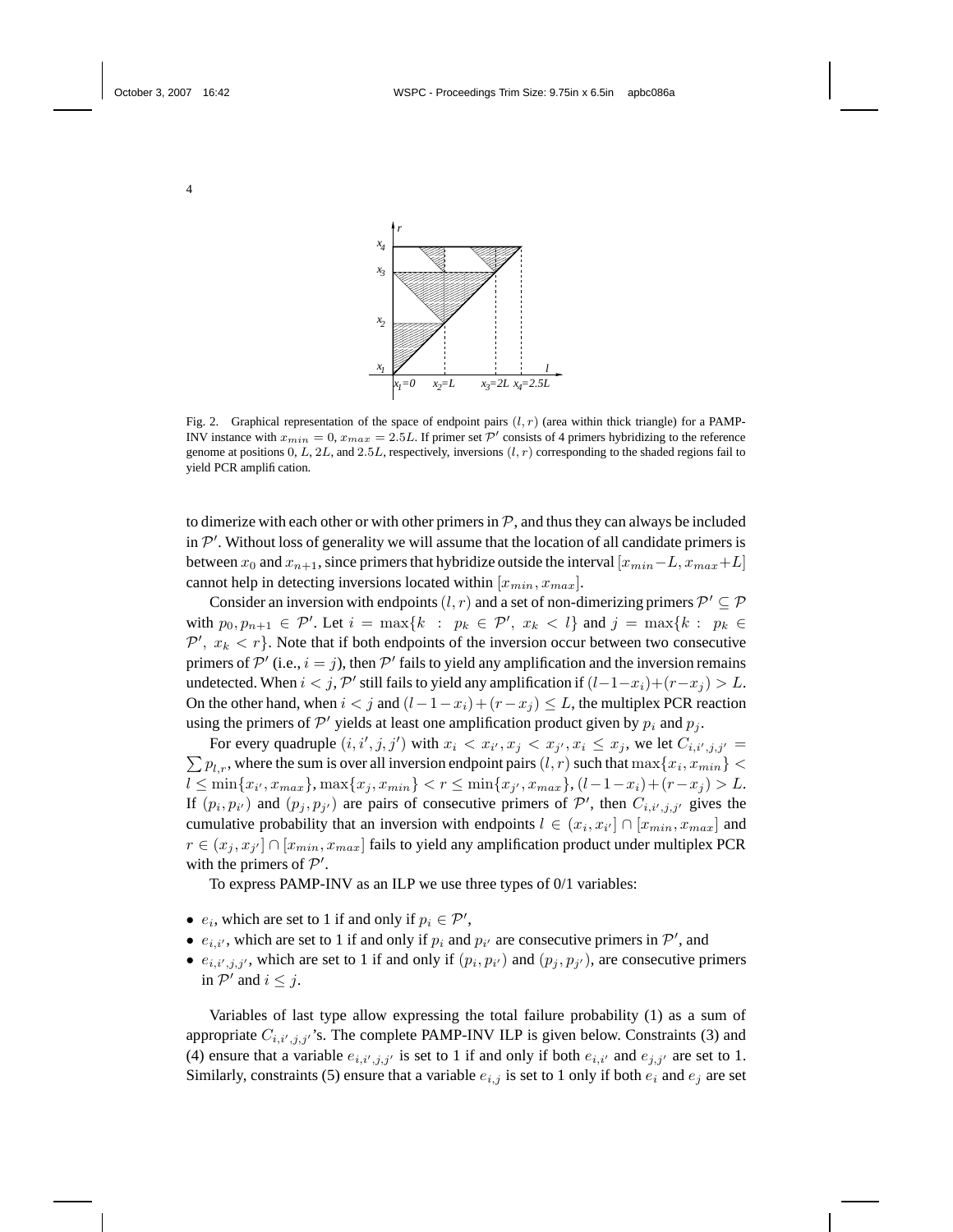to 1. Variables  $e_{i,j}$  which are set to 1 can be viewed as defining a path connecting  $p_0$  to  $p_{n+1}$  via a subset of intermediate primers visited in left-to-right order, and this is captured in constraints (6) and (7). Constraint (8) can handle a limitation on the number of allowed primers  $(N)$ . Finally, constraint  $(9)$  is used to ensure that no pair of dimerizing candidate primers is added to the selected set  $\mathcal{P}'$ .

minimize 
$$
\sum_{\{(i,i',j,j')\;:\;i (2)
$$

s.t. 
$$
e_{i,i'} + e_{j,j'} \ge 2e_{i,i',j,j'}, \ i < i', j < j', \text{ and } i \le j
$$
 (3)

$$
e_{i,i',j,j'} \ge e_{i,i'} + e_{j,j'} - 1, \ i < i', j < j', \text{ and } i \le j \tag{4}
$$

$$
e_i + e_j \ge 2e_{ij}, \ 1 \le i < j \le n \tag{5}
$$

$$
\sum_{j=1}^{n+1} e_{0j} = \sum_{i=0}^{n} e_{i,n+1} = 1
$$
 (6)

$$
\sum_{i=0}^{j-1} e_{ij} = \sum_{k=j+1}^{n+1} e_{jk}, \ 1 \le j \le n \tag{7}
$$

$$
\sum_{1 \le i \le n} e_i \le N \tag{8}
$$

$$
e_i + e_j \le 1, \text{ for all } (p_i, p_j) \in \mathcal{E}
$$
 (9)

$$
e_{i,i',j,j'} \in \{0,1\}, \, e_{i,j} \in \{0,1\}, \, e_i \in \{0,1\}
$$

#### **3. Anchored Deletion Detection**

Bashir et al.<sup>6</sup> recently studied the PAMP primer selection problem for deletion detection, which we will refer to as PAMP-DEL. As in their work, we assume that the deletion spans a known genomic location, i.e., we consider detection of *anchored* deletions only. Let  $\{p_1, \ldots, p_m\}$  and  $\{q_1, \ldots, q_n\}$  be the two sets of forward and reverse candidate primers, indexed by increasing distance from the anchor. Given a set  $\mathcal E$  of primer pairs that form dimers, the goal is to pick a set  $\mathcal{P}'$  of at most  $N_f$  forward and at most  $N_r$  reverse primers such that no two of the selected primers dimerize, and, subject to this constraint, the probability that the selected primers fail to produce a PCR product when the sample contains a deletion is minimized. The latter probability is computed assuming given PCR amplification threshold  $L$  and probability distribution for the pairs of endpoints of the deletion.

PAMP-DEL can be formulated as an ILP using an idea similar to that in previous section. For every quadruple  $(i, i', j, j'), i \leq i', j \leq j'$ , let  $C_{i, i', j, j'}$  denote the total probability that a deletion with ends between the hybridization sites of  $p_i$  and  $p_{i'}$ , respectively  $q_j$  and  $q_{j'}$ , does not result in PCR amplification when  $(p_i, p_{i'})$  and  $(q_j, q_{j'})$  are consecutive sets of forward, respectively reverse primers of  $\mathcal{P}'$ . Using 0/1 variables  $f_i(r_i)$  to indicate when  $p_i$ (respectively  $q_i$ ) is selected in  $\mathcal{P}'$ ,  $f_{i,j}$  ( $r_{i,j}$ ) to indicate that  $p_i$  and  $p_j$  (respectively  $q_i$  and  $q_j$ ) are consecutive primers in P', and  $e_{i,i',j,j'}$  to indicate that both  $(p_i, p_{i'})$  and  $(q_j, q_{j'})$ are pairs of are consecutive primers in  $\mathcal{P}'$ , we obtain the following formulation: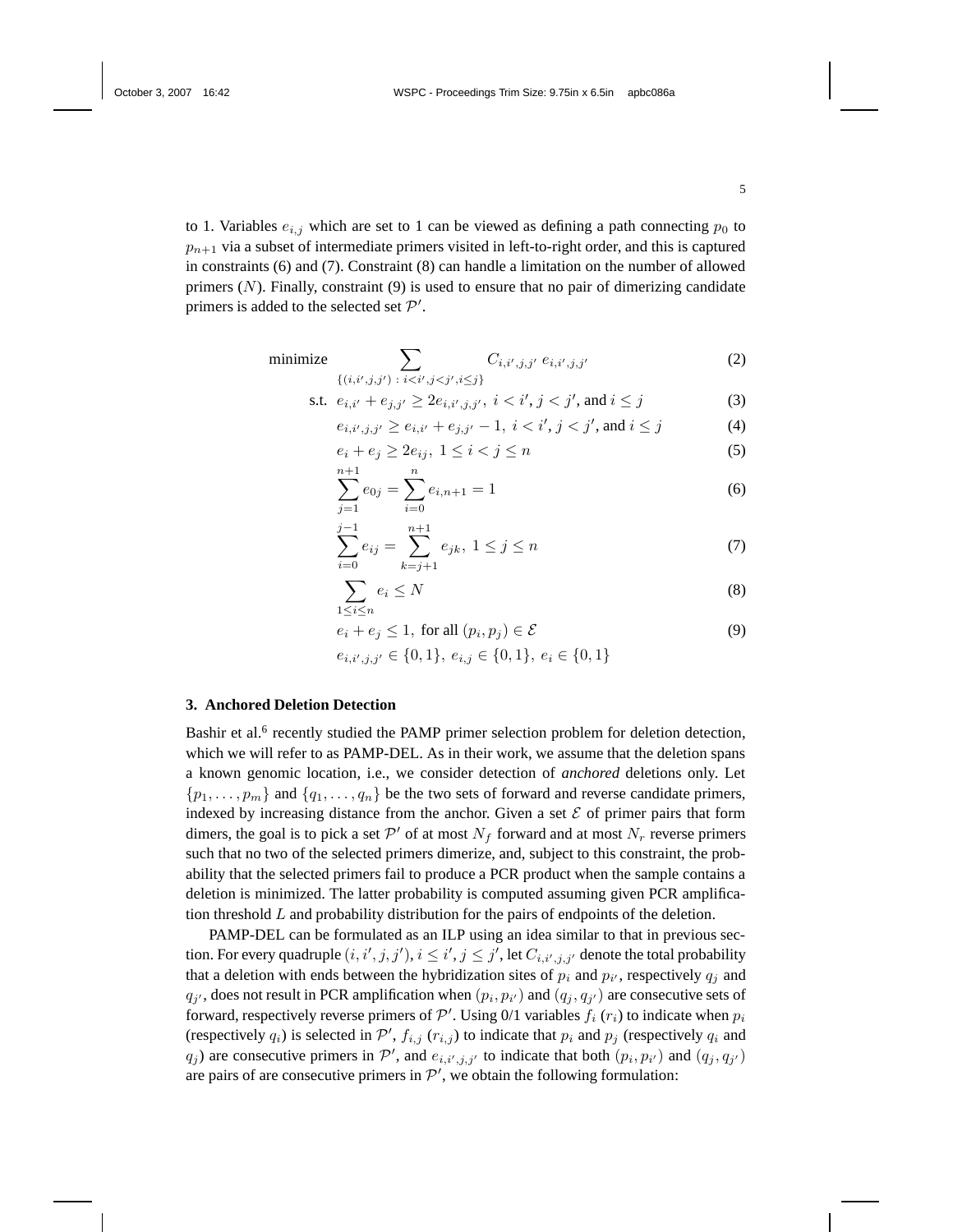

Fig. 3. Deletion detection using PAMP. If a deletion with endpoints  $l$  and  $r$  brings the hybridization loci of forward primer  $p_{i'}$  and reverse primer  $q_{j'}$  within L bases of each other the PAMP assay results in PCR amplification.



Bashir et al.<sup>6</sup> also introduced an *one-sided* version of PAMP-DEL, referred to as PAMP-1SDEL, in which one of the deletion endpoints is known in advance. For this version of the problem our ILP formulation can be simplified substantially. Let  $x_1 < x_2 < \ldots < x_n$ be the hybridization positions for the reverse candidate primers  $q_1, \ldots, q_n$ . We introduce two dummy reverse primers that hybridize right after the location  $x_0$  of the anchor, and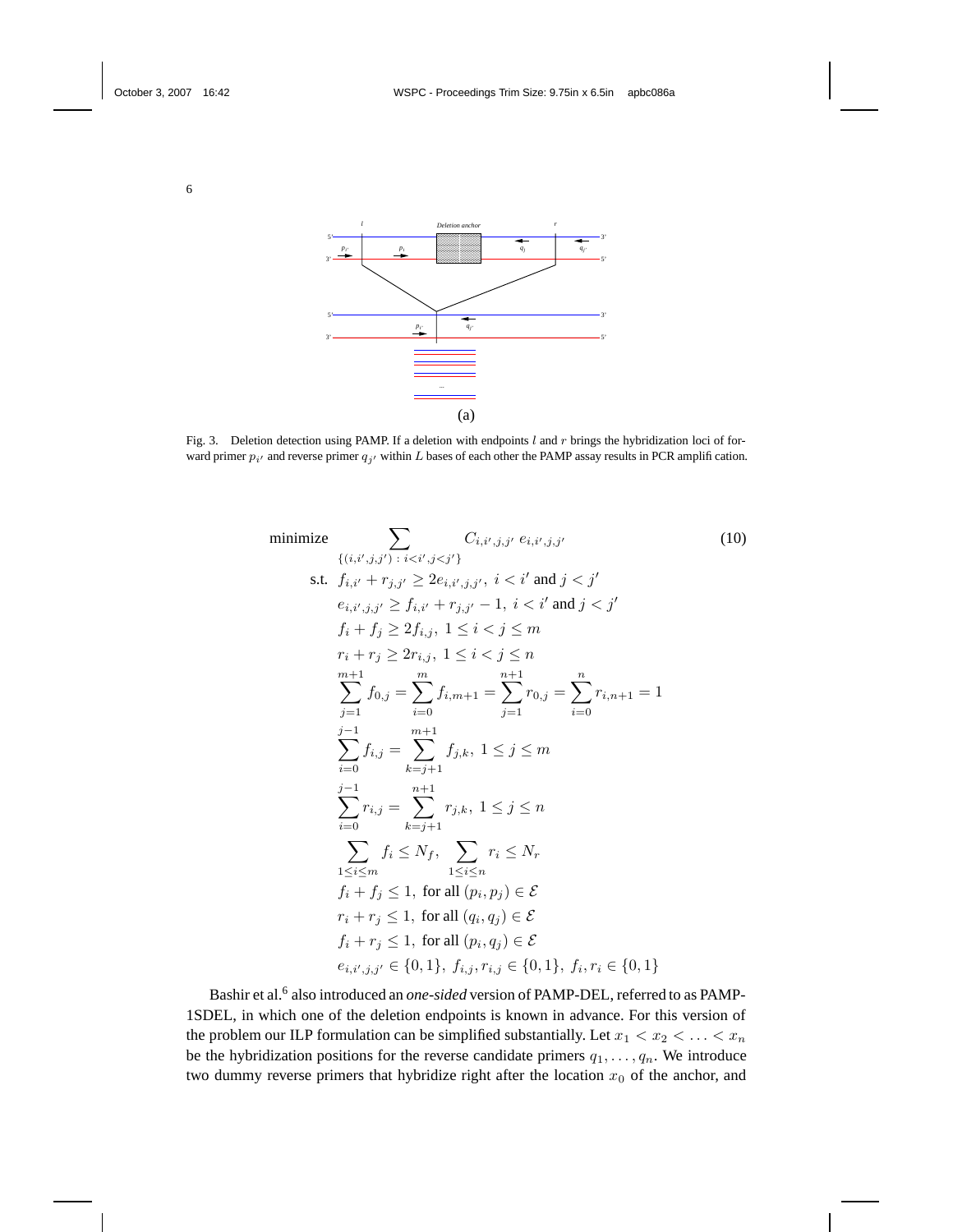at position  $x_{n+1} = x_{max} + L$ , respectively (as usual, dummy primers are assumed not to dimerize). Denoting by  $C_{i,j}$  the probability that a deletion whose right endpoint falls between  $x_i$  and  $x_j$  does not result in PCR amplification, and using 0/1 variables  $r_i$  and  $r_{i,j}$ as in the PAMP-DEL ILP, we obtain the following formulation for PAMP-1SDEL:

minimize 
$$
\sum_{i < j} C_{i,j} r_{i,j} \tag{11}
$$
\n
$$
\text{s.t. } r_i + r_j \ge 2r_{i,j}, \ 1 \le i < j \le n
$$
\n
$$
\sum_{j=1}^{n+1} r_{0,j} = \sum_{i=0}^{n} r_{i,n+1} = 1
$$
\n
$$
\sum_{i=0}^{j-1} r_{i,j} = \sum_{k=j+1}^{n+1} r_{j,k}, \ 1 \le j \le n
$$
\n
$$
\sum_{1 \le i \le n} r_i \le N,
$$
\n
$$
r_i + r_j \le 1, \text{ for all } (q_i, q_j) \in \mathcal{E}
$$
\n
$$
r_{i,j} \in \{0, 1\}, \ r_i \in \{0, 1\}
$$

**Discussion.** The PAMP-DEL formulation in Bashir et al.<sup>6</sup> does not actually make explicit the underlying probabilistic distribution for the endpoints of the deletion. The ILP proposed by Bashir et al. for PAMP-DEL uses an objective similar to (11) with

$$
C_{i,j} = \max\{(x_j - x_i - L/2), 0\}
$$
 (12)

which is measuring the so called "uncovered area." It is not difficult to see that minimizing uncovered area as proposed by Bashir et al. may *not* result in minimizing the probability of failure, even assuming a uniform probability distribution for the deletion endpoints as suggested by (12). An example is as follows. Consider a PAMP-DEL instance in which possible deletions have left endpoint in the interval  $(0, L]$  and right endpoint in the interval (2L, 3L], with each endpoint position equally likely. There are non-dimerizing forward primers at *every* position between 0 and L, and three reverse primers at positions 2L, 2.5L, and 3L, with the last two of these primers forming a dimer. The minimum failure probability is in this case zero, and is achieved by selecting all forward primers and the reverse primers at 2L and 3L. However, the minimum uncovered area is  $L/2$ , since one of the primers at  $2.5L$  and  $3L$  cannot be selected. The ILP proposed in Bashir et al.<sup>6</sup> may select all forward primers and the reverse primers at  $2L$  and  $2.5L$ , which has optimal uncovered area but fails to detect deletions with probability 1/2.

**Lemma 3.1.** *Assuming the UNIQUE GAMES conjecture, PAMP-1SDEL (and hence, PAMP-DEL) cannot be approximated to within a factor of*  $2 - \varepsilon$  *for any constant*  $\varepsilon > 0$ *.* 

**Sketch of Proof.** We reduce the vertex cover problem to PAMP-1SDEL. It is known<sup>7</sup> that, assuming that the UNIQUE GAMES conjecture holds, the vertex cover problem cannot be approximated to within a factor of  $2 - \varepsilon$  for any constant  $\varepsilon > 0$ . Consider an instance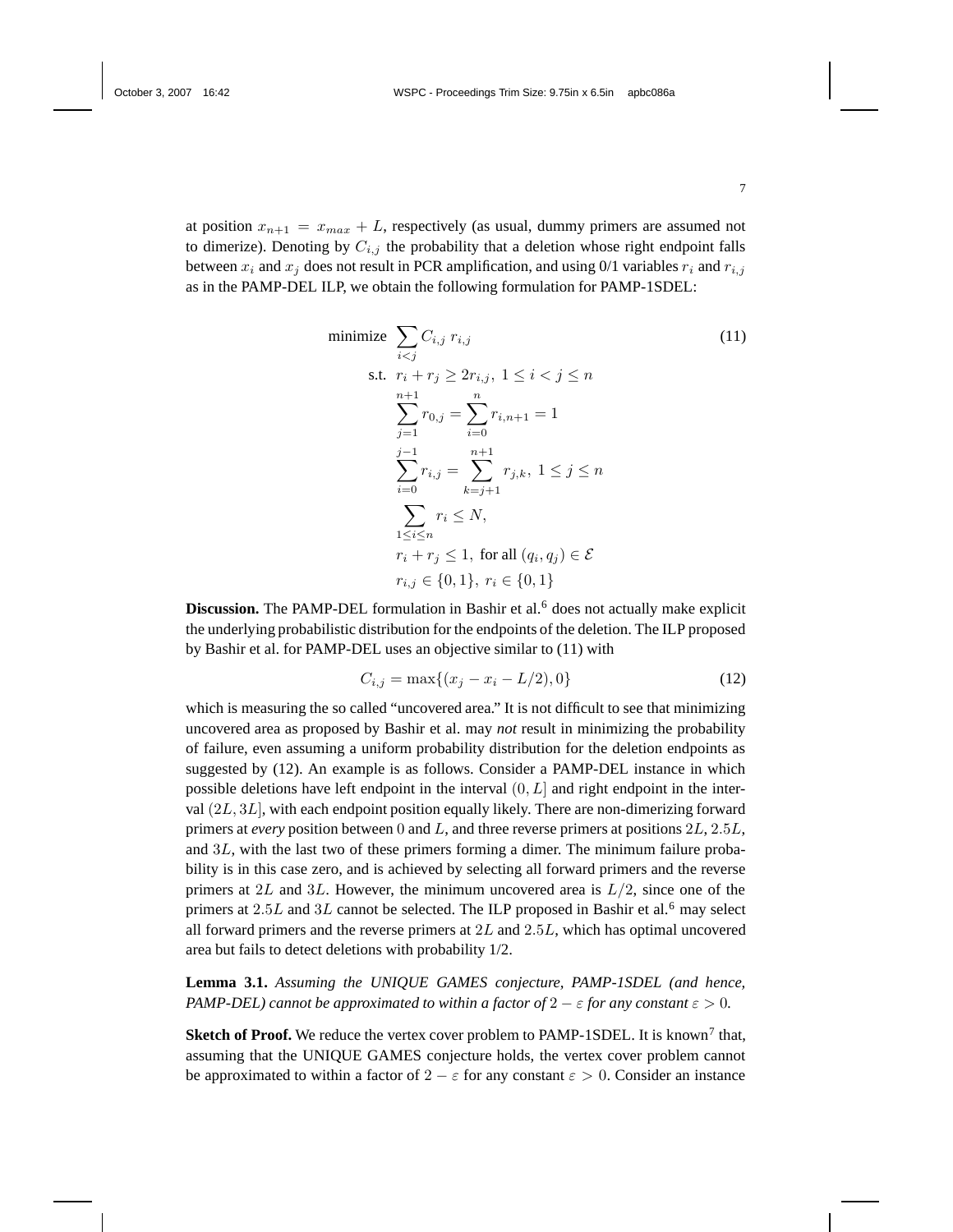| Dimerization   | $n=20(\rho=3.33)$        |        |        | $n=30 \; (\rho=5)$ |          |          |  |
|----------------|--------------------------|--------|--------|--------------------|----------|----------|--|
| Rate $(\%)$    | $N=20$                   | 15     | 10     | $N=20$             | 15       | 10       |  |
|                | Detection probability(%) |        |        |                    |          |          |  |
| $\theta$       | 93.91                    | 93.83  | 91.17  | 99.25              | 99.20    | 96.79    |  |
| 1              | 93.57                    | 93.54  | 91.11  | 98.79              | 98.69    | 96.11    |  |
| $\overline{c}$ | 92.68                    | 92.68  | 90.55  | 98.69              | 98.60    | 96.06    |  |
| 5              | 89.78                    | 89.78  | 88.28  | 97.84              | 97.78    | 95.68    |  |
| 10             | 84.41                    | 84.41  | 83.57  | 94.99              | 94.98    | 92.95    |  |
| 20             | 71.53                    | 71.53  | 71.53  | 81.70              | 81.70    | 81.64    |  |
|                | Runtime (seconds)        |        |        |                    |          |          |  |
| $\theta$       | 175.01                   | 379.87 | 994.76 | 2160.45            | 5238.17  | 86115.50 |  |
| 1              | 211.54                   | 337.44 | 956.34 | 2461.93            | 4919.25  | 57229.18 |  |
| $\overline{c}$ | 259.77                   | 260.20 | 913.67 | 2081.81            | 5864.61  | 31655.12 |  |
| 5              | 667.87                   | 618.33 | 868.28 | 3903.71            | 6660.55  | 14266.41 |  |
| 10             | 535.20                   | 496.97 | 495.14 | 6405.27            | 7081.30  | 18284.68 |  |
| 20             | 520.96                   | 470.19 | 558.82 | 15506.87           | 14893.29 | 14847.14 |  |

Table 1. Detection probability and ILP runtime for PAMP-INV instances with  $x_{max} - x_{min} = 100Kb$  and  $L = 20Kb$  (averages over 5 random instances).

 $G = (V, E)$  of vertex cover with  $V = \{1, 2, \ldots, n\}$  and  $\{1, n\} \notin E$ . We define an instance of PAMP-1SDEL with reverse primers  $q_1, \ldots, q_n$  at positions  $x_i = iL, i = 1, \ldots, n$ , where the pairs of dimerizing primers correspond to the edges of  $G$ . Further, assume that the position of the right endpoint of the deletion is uniformly distributed in the interval  $[0, nL]$ .

Let V' be a vertex cover of G containing k vertices. Then,  $V \setminus V'$  is an independent set of G, and the set of primers  $\{q_i : i \in V \setminus V'\}$  is a feasible PAMP-1SDEL solution whose failure probability is  $k/n$ . Conversely, consider a solution  $\mathcal{P}'$  of PAMP-1SDEL with failure probability  $k/n$ . Under the uniform probability distribution, it follows that  $|\mathcal{P}'| = n - k$ . Clearly  $\{i : q_i \in \mathcal{P}'\}$  is an independent set of G, and so  $\{i : q_i \notin \mathcal{P}'\}$  is a vertex cover of size  $k$  of  $G$ .

On the positive side we have the following result, whose proof we omit due to space the limitation.

**Lemma 3.2.** *There is a* 2*-approximation algorithm for the special case of PAMP-1SDEL in which candidate primers are spaced at least* L *bases apart and the deletion endpoint is distributed uniformly within a fixed interval*  $(x_0, x_{max})$ *.* 

## **4. Experimental Results**

We used the Cplex 10.1 solver to solve ILP formulations given in Sections 2 and 3. All reported runtimes are for a Dell PowerEdge 6800 server with four 2.66GHz Intel Xeon dual-core processors (only one of which is used by Cplex).

Table 1 gives the detection probability (one minus failure probability) and runtimes for the ILP from Section 2 for randomly generated PAMP-INV instances with  $x_{max}$  –  $x_{min}$ =100Kb,  $L$ =20Kb (which is representative of long-range PCR), number of candidate primers n between 20 and 30 (candidate primer density  $\rho = nL/(x_{max} - x_{min} + L)$  be-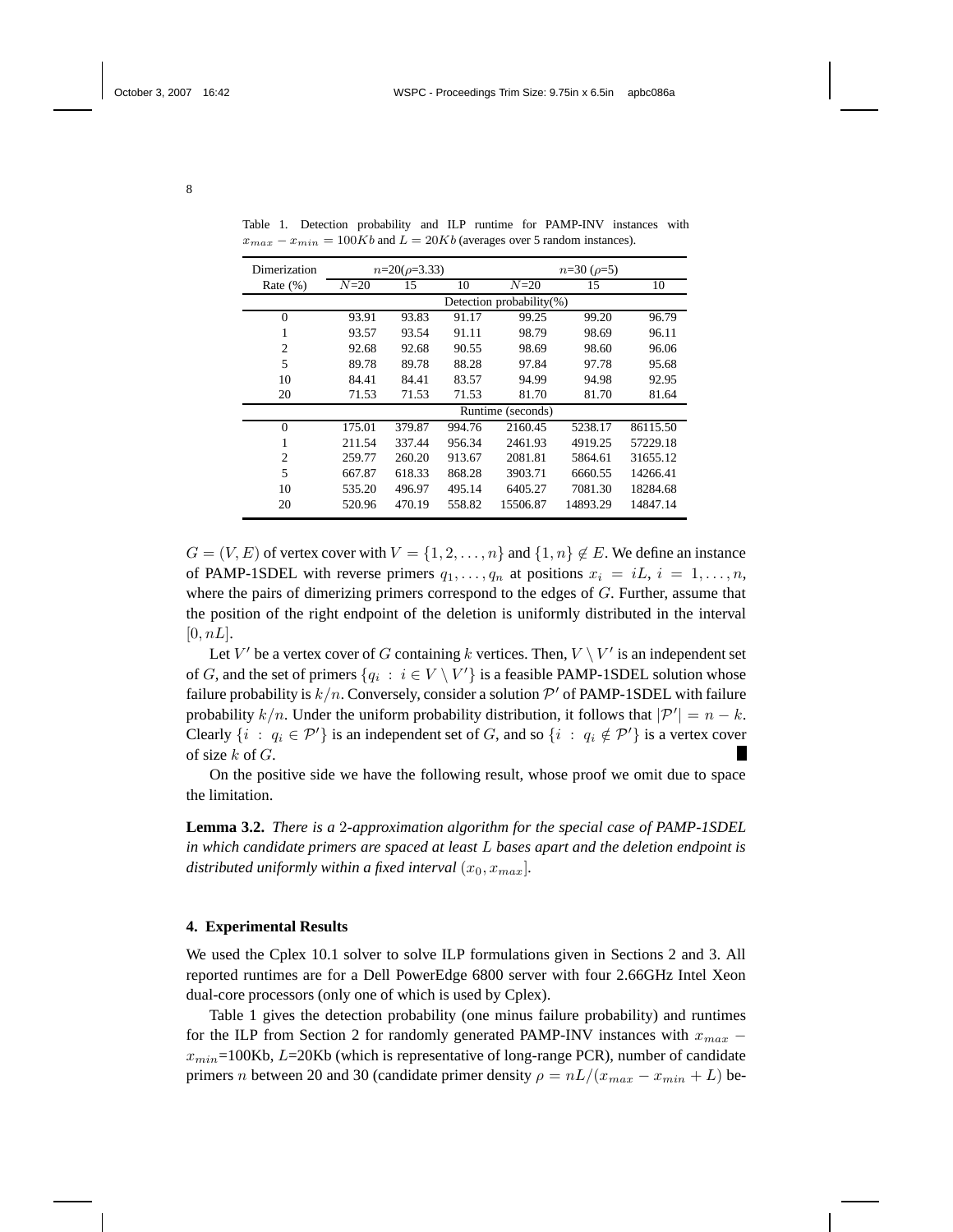| Dimerization | PAMP-DEL ILP |              | ITERATED-1SDEL |              | <b>INCREMENTAL-1SDEL</b> |              |
|--------------|--------------|--------------|----------------|--------------|--------------------------|--------------|
| Rate         | Detection    | #Primers     | Detection      | #Primers     | Detection                | #Primers     |
| (% )         | Prob. $(\%)$ |              | Prob. $(\%)$   |              | Prob. $(\%)$             |              |
| $\Omega$     | 97.29        | (15.0, 15.0) | 97.29          | (15.0, 15.0) | 97.29                    | (10.4, 8.8)  |
|              | 96.81        | (14.2, 12.6) | 96.81          | (14.4, 12.6) | 96.81                    | (11.4, 9.6)  |
| 2            | 96.73        | (13.4, 11.6) | 96.70          | (13.6, 11.4) | 96.73                    | (11.6, 10.0) |
| 5            | 93.13        | (10.8, 8.0)  | 88.91          | (10.4, 7.4)  | 91.60                    | (10.0, 7.8)  |
| 10           | 87.58        | (8.2, 6.2)   | 84.34          | (8.4, 6.4)   | 83.19                    | (7.0, 5.8)   |
| 20           | 72.95        | (6.0, 4.8)   | 56.03          | (6.4, 3.8)   | 68.89                    | (5.4, 4.0)   |

Table 2. Comparison of PAMP-DEL ILP, ITERATED-1SDEL, and INCREMENTAL-1SDEL for instances with  $m = n = N_f = N_r = 15$ ,  $x_{max} - x_{min} = 5Kb$ , and  $L = 2Kb$  (averages over 5) random instances for each dimerization rate between 0 and 20%).

tween 3.33 and 5), maximum multiplexing degree N between 10 and 20, and primer dimerization rate between 0 and 20%. Both the hybridization locations for candidate primers and the pairs of candidate primers that dimerize were selected uniformly at random. In this experiment all inversions longer than 10Kb were assumed to be equally likely. The PAMP-INV ILP can usually be solved to optimality within a few hours, and the runtime is relatively robust to changes in dimerization rate, candidate primer density, and constraints on multiplexing degree. The detection probability varies from 75% to over 99% depending on instance parameters.

Unfortunately the runtime for solving the PAMP-DEL ILP in Section 3 is impractical for all but very small problem instances. In contrast, the PAMP-1SDEL ILP can be solved efficiently for very large instances. Therefore, we considered a practical PAMP-DEL heuristic which relies on iteratively solving simpler PAMP-1SDEL instances, as follows. First, we solve a PAMP-1SDEL for one side – say, for reverse primers – assuming that the position of the other deletion endpoint is right next to the anchor. Then we solve a PAMP-1SDEL for selecting a set of forward primers from candidates that do not dimerize with the already selected reverse primers. The PAMP-1SDEL ILP in this second step is as in Section 3, however, coefficients  $C_{i,j}$  in (11) represent the two-sided failure probability reflecting the fixed set of reverse primers. The process is repeated until there is no further decrease in failure probability.

The above iterative heuristic is referred to as ITERATED-1SDEL. One drawback of ITERATED-1SDEL is that it may result in unbalanced sets of primersfor high dimerization rates. This happens since the first step will typically select the maximum possible number of reverse primers, and this may leave very few non-dimerizing forward primers. To avoid this drawback, we have also implemented a version of ITERATED-1SDEL, referred to as INCREMENTAL-1SDEL, which in the first iteration limits the number of selected reverse and forward primers to some proportional number of the given bounds  $N_r$  and  $N_f$ , for example, half of the given bounds, then increments these limits by a fixed factor in each of the subsequent iterations.

Table 2 compares the detection probability and average number of forward and reverse primers selected using the PAMP-DEL ILP, ITERATED-1SDEL, and INCREMENTAL-1SDEL on a set of small randomly generated instances for which the PAMP-DEL ILP